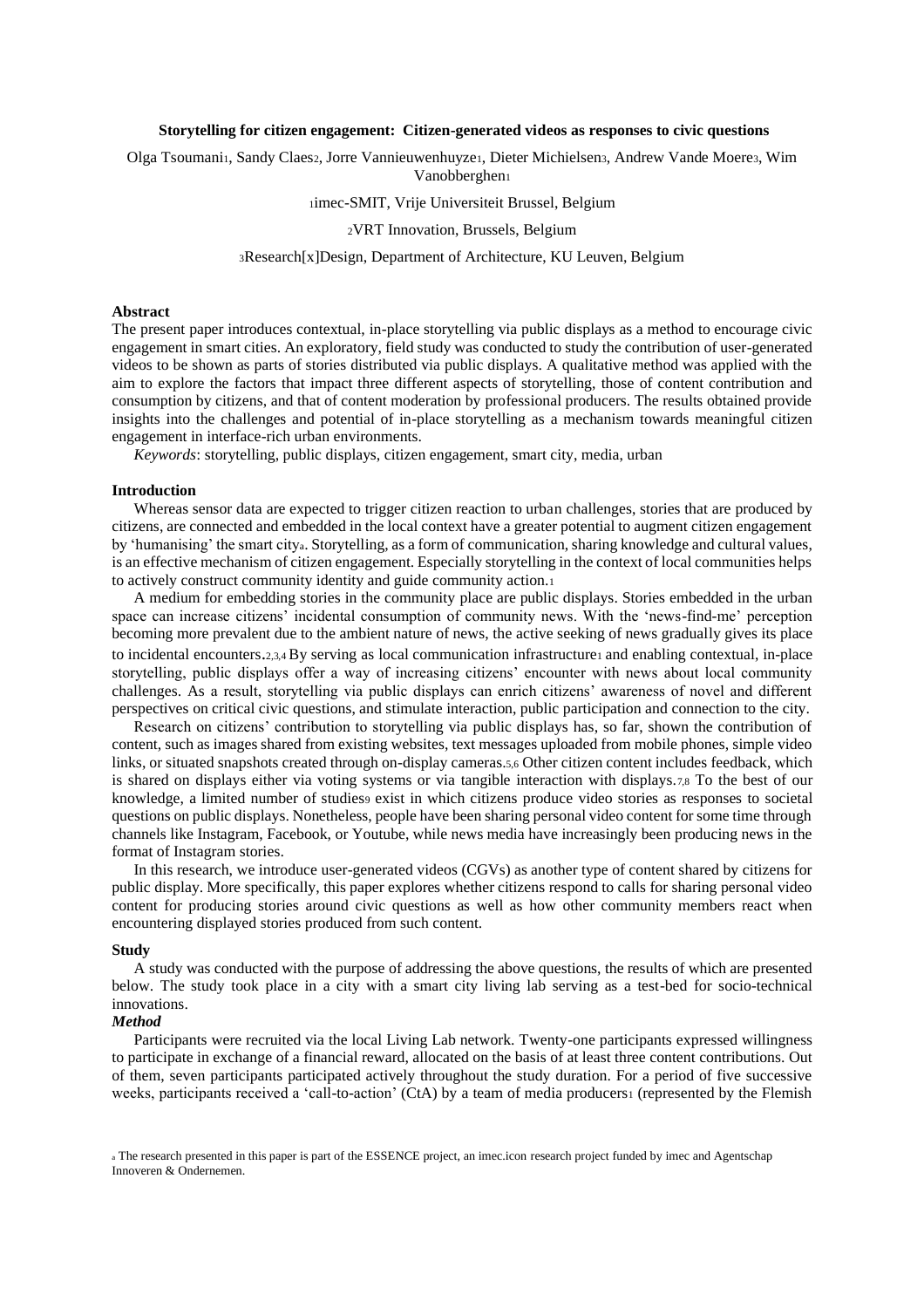public broadcaster VRT) and were called to generate personal video stories as a response to each CtA. The CtA themes targeted locally relevant issues, such as neighbourhood activities.

Participants were asked to share their content with the producers within one week from the CtA release. CGVs were subsequently edited by the media producers in order to create stories. The outcome stories were then displayed via three screens, placed in semi-public spaces that attracted different citizen profiles (e.g. elderly, students).

# *Results and discussion*

Results are discussed from the perspective of both professional storytellers and citizens. More specifically, we gained insights from the CGV editing process and the citizens' engagement with CGVs that are displayed on public displays. Compared to professional content, CGVs required more editing effort by media producers due to not already being described in production sheets and scripts, forming a logical sequence and labeled accordingly. Producers could not predict the number, quality or content presentation (i.e. the content shown and the camera angle) of CGVs. As a result, producers needed to manually create a sequential, visually appealing order, while puzzling the content together to form a story. Another significant task that appeared for producers, at least within the current study set-up, was maintaining follow-up contact with the citizens to ensure continuous content contribution. Therefore, compared with other news stories produced by media professionals, stories whose content depends on UGVs required significantly more effort. The insights about the editing challenges in particular informed the building of a platform that deploys video object recognition technology to label and categorize video content, with the aim to facilitate the process of UGV-based storytelling.

Next, citizens' engagement with CGVs is discussed with a focus on willingness to share videos for the purpose of stories shown via public displays. Interviews with the participants revealed that the main motives for responding to the CtA by sharing video were curiosity about the project, personal interest in video-making, and video-making as a group activity. Given the growth of story use on social media, interest in video-making can be further exploited towards increasing the popularity of CGVs for community storytelling. Video making in groups confirms previous findings about individuals' preference to interact with public displays in group settings.<sup>10</sup> Inviting group stories can, therefore, contribute to increasing the number of CGVs sent for story editing. Participants' engagement with making videos was affected by the CtA topics, with some CtA being perceived as easier and yielding more videos (e.g. CtA on mobility), compared to others (see *Figures 1, 2*). An exploration and rating of most appealing themes is suggested as an additional means to increase CGV traffic. Moreover, engagement with video-making was higher in moments of no activity (e.g. while waiting). Such information can be used to inform the context of sending questions for CGVs. Last, participants' reported disappointment over their videos not being selected for the edited story implies that transparency in the editing process is a critical factor of engagement with video sharing.

The experience of encountering and consuming in-place stories, created on the basis of UGVs, and their potential to trigger video sharing by community members who encounter the stories was also explored through interviews with viewers. Asked about their opinion on the anticipated impact of storytelling on citizen engagement, some viewers saw a positive impact given format changes, whereas others mentioned several obstacles to that, such as lack of interest for local community matters, information overload in the urban space and consumption of similar information on social media. The above suggest making the origin (i.e. why and how stories were collected) as well as the purpose (i.e. increase awareness, trigger action) of storytelling in local community contexts much more explicit (see *Figure 3* for a story example perceived as lacking clear purpose). Citizen suggestions on how to strengthen the effectiveness of storytelling as a tool for citizen engagement included use of advertising techniques (e.g. to make story content more appealing; to advertise the role of public displays), improvement of layout, involvement of more human characters in stories, as well as use of interactive display features, such as content uploading options and virtual reality applications. Viewers' willingness to share videos for storytelling was rather low. The reasons ranged from low familiarity with smartphone use (especially for the elderly) to fears of others' reaction and public exposure of private life. The most prominent factor explaining viewers' low willingness to share videos was, however, the unclarity of the storytelling purpose.

## **Conclusion**

To conclude, this study addressed the potential of UGV for community storytelling. Qualitative analysis provided insights into ways of enhancing willingness to share videos, increasing the appeal of stories for viewers of public displays, and facilitating the use of UGV by media producers interested in community storytelling. The obtained insights translate to a set of recommendations that serve to effectively engage citizens in both contributing personal video content for community storytelling and attending to UGV-based storytelling encountered in their urban space, and to facilitate the work of media producers interested in creating community stories out of citizens' personal video content.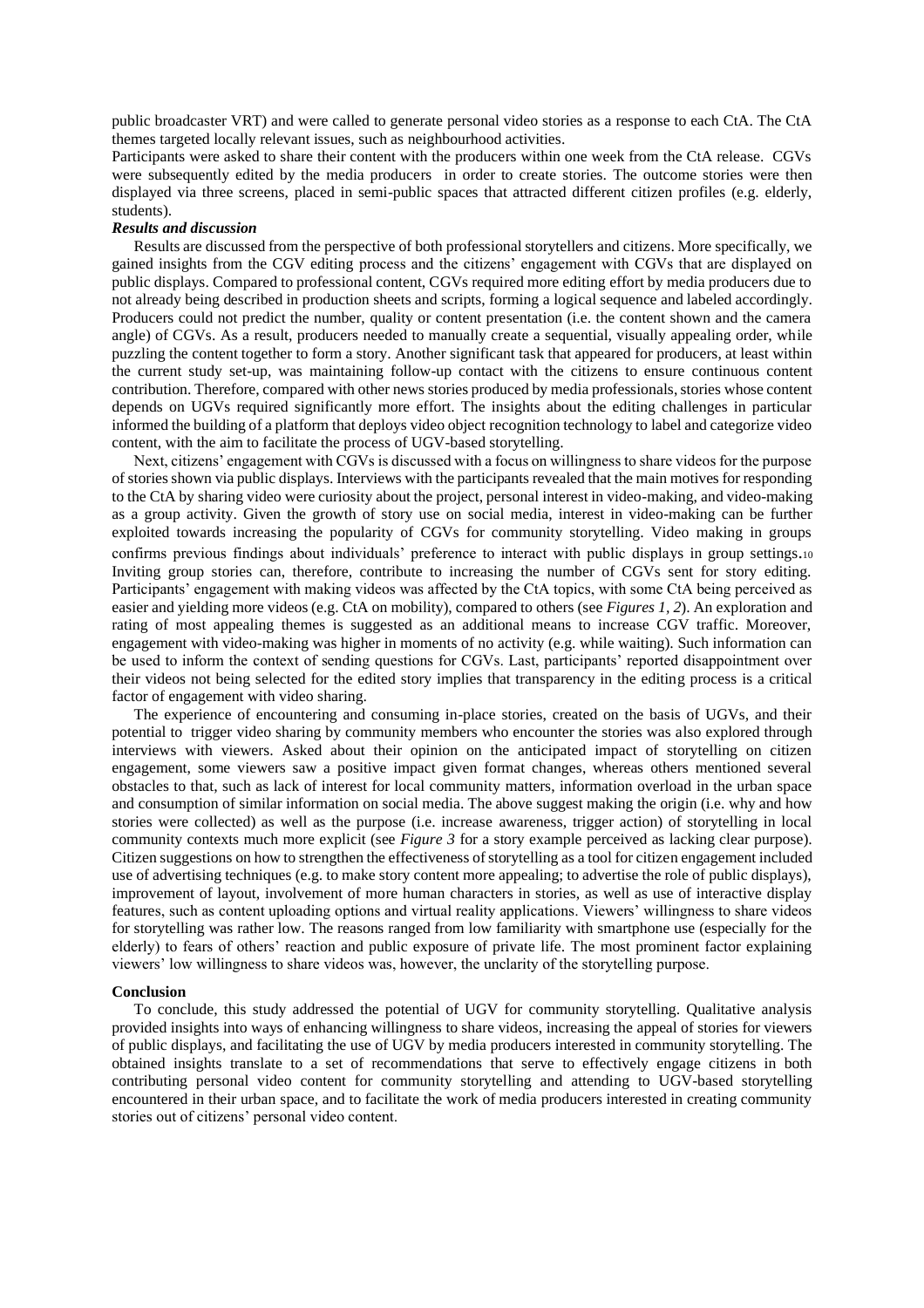# **References**

[1] Ball-Rokeach, S. J., Kim, Y.-C., & Matei, S. (2001). Storytelling neighborhood: Paths to belonging in diverse urban environments. *Communication Research*, *28*, 392–428. doi: 10.1177/009365001028004003

[2] Gil de Zúñiga, H., Weeks, B. & Ardèvol-Abreu, A. (2017). Effects of the news-finds-me perception in communication: Social media use implications for news seeking and learning about politics. *Journal of Computer-Mediated Communication*, *22*, 105-123. doi: 10.1111/jcc4.12185.

[3] Vázquez-Herrero, J., Direito-Rebollal, S., & López-García, X. (2019). Ephemeral journalism: News distribution through Instagram stories. *Social Media + Society*[. doi: 10.1177/2056305119888657](https://doi.org/10.1177/2056305119888657)

[4] Van Damme, K., Martens, M., Van Leuven, S., Vanden Abeele, M., & De Marez, L. (2020). Mapping the Mobile DNA of news. Understanding incidental and serendipitous mobile news consumption. *Digital Journalism*, 8(1), 49-68, doi: 10.1080/21670811.2019.1655461

[5] Schroeter, R. (2012). Engaging new digital locals with interactive urban screens to collaboratively improve the city. Proceedings of the ACM 2012 conference on computer supported cooperative work (pp. 227-236).

[6] Seeburger, J. & Foth, M. (2012). Content sharing on public screens: Experiences through iterating social and spatial contexts. *Proceedings of the 24th Australian Computer-Human Interaction Conference*, *OzCHI 2012* (pp. 530-539). doi: 10.1145/2414536.2414618.

[7] Claes, S., Slegers, K., Vande Moere, A. (2016). The bicycle barometer: Design and evaluation of cyclistspecific interaction for a public display. *Proceedings of the 2016 CHI Conference on Human Factors in Computing Systems, CHI '16* (pp.5824-5835). Association for Computing Machinery, New York, NY, USA. [doi: 10.1145/2858036.2858429](https://doi.org/10.1145/2858036.2858429)

[8] Claes, S. & Vande Moere, A. (2015). The role of tangible interaction in exploring information on public visualization displays. *Proceedings of the 4th International Symposium on Pervasive Displays*, *PerDis '15* (pp. 201-207). Association for Computing Machinery, New York, NY, USA. doi: [10.1145/2757710.2757733](https://doi.org/10.1145/2757710.2757733)

[9] Davis, H., Waycott, J., & Zhou, S. (2015). Beyond YouTube: Sharing personal digital stories on a community display. Proceedings of the Annual Meeting of the Australian Special Interest Group for Computer Human Interaction (OzCHI '15). Association for Computing Machinery, New York, NY, USA, 579–587. doi: https://doi.org/10.1145/2838739.2838771

[10] Schiavo, G., Milano, M., Saldivar, J., & Nasir, T., Zancanaro, M., & Convertino, G. (2013). Agora2.0: Enhancing civic participation through a public display. *ACM International Conference Proceeding Series* (pp. 46-524). doi: 10.1145/24382991.2483005.

## **Figures**



*Figure 1*. CtA for mobility (the most appealing CtA) in the city, UGV & story publicly displayed (screenshots)